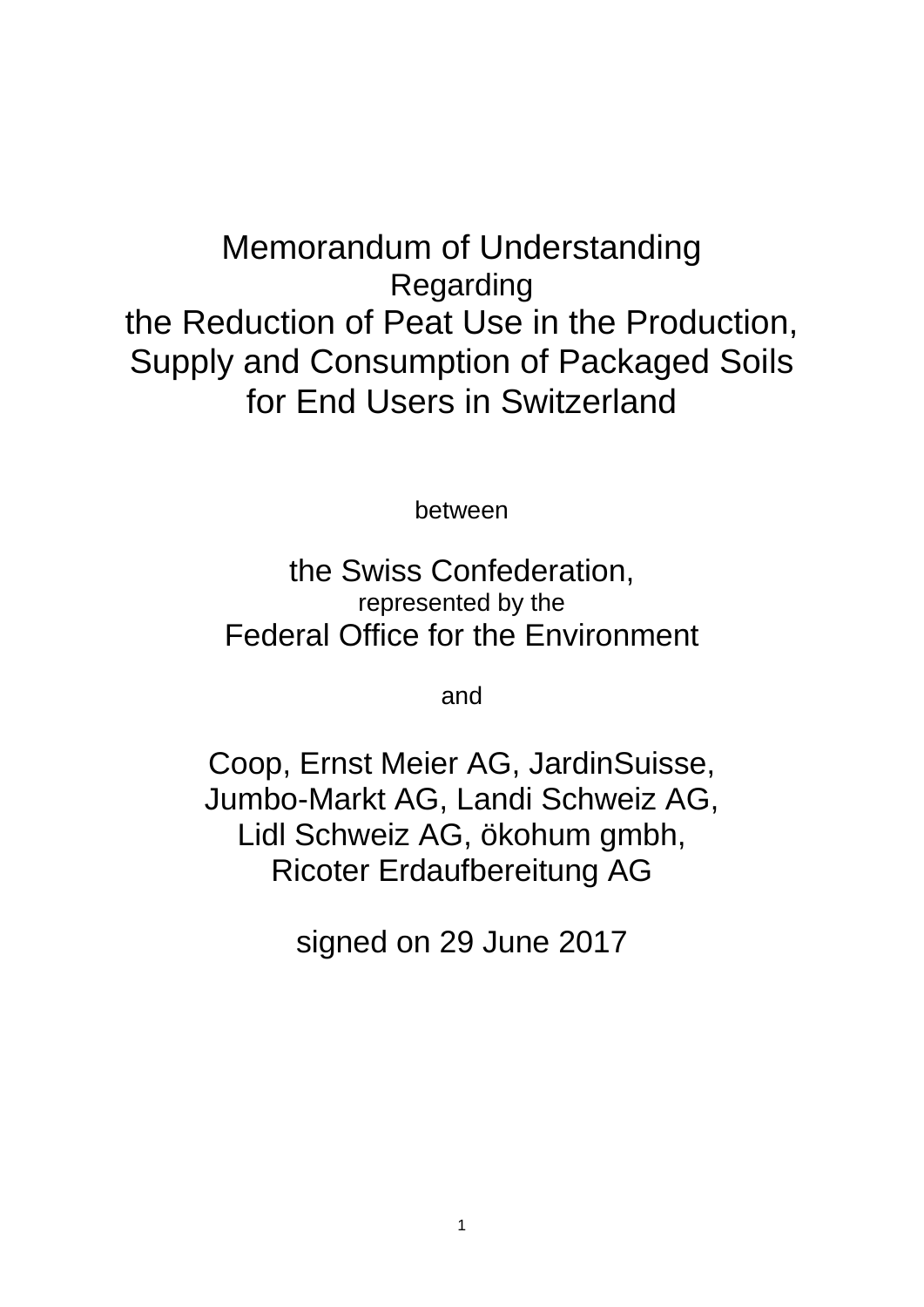#### Background

Since 1987, moors and wetlands of special beauty and national importance in Switzerland have been protected. Under Article 78 paragraph 5 of the Swiss Federal Constitution (BV; SR 101), no buildings may be built on them and no changes may be made to the land, which is tantamount to a general ban on peat extraction. Furthermore, due to peat's growth-promoting properties as a substrate component, it is highly prized for cultivating gardens, ornamental plants, vegetables, and fruits. The estimated annual demand for peat in Switzerland is approximately  $524,000$  m<sup>3</sup>, which is met almost entirely through imports.

Since this contradicts the ban on peat extraction in Switzerland, the Federal Council was mandated in the postulate 10.3377 Diener Lenz to study measures to reduce peat imports and peat use in Switzerland and develop a peat exit plan. In fulfilment of the postulate 10.3377 Diener Lenz concerning the "peat exit plan", the Federal Council issued a report in which it argued for a steady reduction in peat use.

The Federal Office for the Environment (FOEN) and the undersigned companies and industry associations agree that peat imports and their related environmental impacts must be reduced. With an annual peat consumption of 171,000 m<sup>3</sup>, retailers and garden centres are the largest market for peat sales in Switzerland in terms of volume. More specifically,  $99,000$  m<sup>3</sup> of peat is used for packaged soils, another 58,000 m<sup>3</sup> of peat is used for plants, and 14,000 m<sup>3</sup> is used for seedlings in the retail business.

In recent years, thanks to individual initiatives by various plant production stakeholders, substantial advances have been made in developing substrates that can be used as substitutes for peat in packaged soil products. In the interest of a consistent implementation of the peat exit plan, this Memorandum of Understanding focuses on approaches already used in the industry. Cooperation is focused particularly on a coordinated reduction of the production, supply and use of peat in packaged soil products sold on the market by retailers and garden centres.

### Aims of the Memorandum of Understanding

#### *The signatories intend to:*

1. work continuously toward a steady reduction in the use of peat in all sectors, to the extent technically and economically possible;

2. reduce the percentage of peat in packaged soil products\* (measured on the basis of total volume) for end users to a maximum of 5% by 2020;

3. provide the FOEN with information on imported and locally purchased volumes of peat so that data can be collected regularly for the purpose of measuring progress toward the agreed goals.

*\*including pure peat supplies and excluding covering materials, such as bark mulch and wood chips*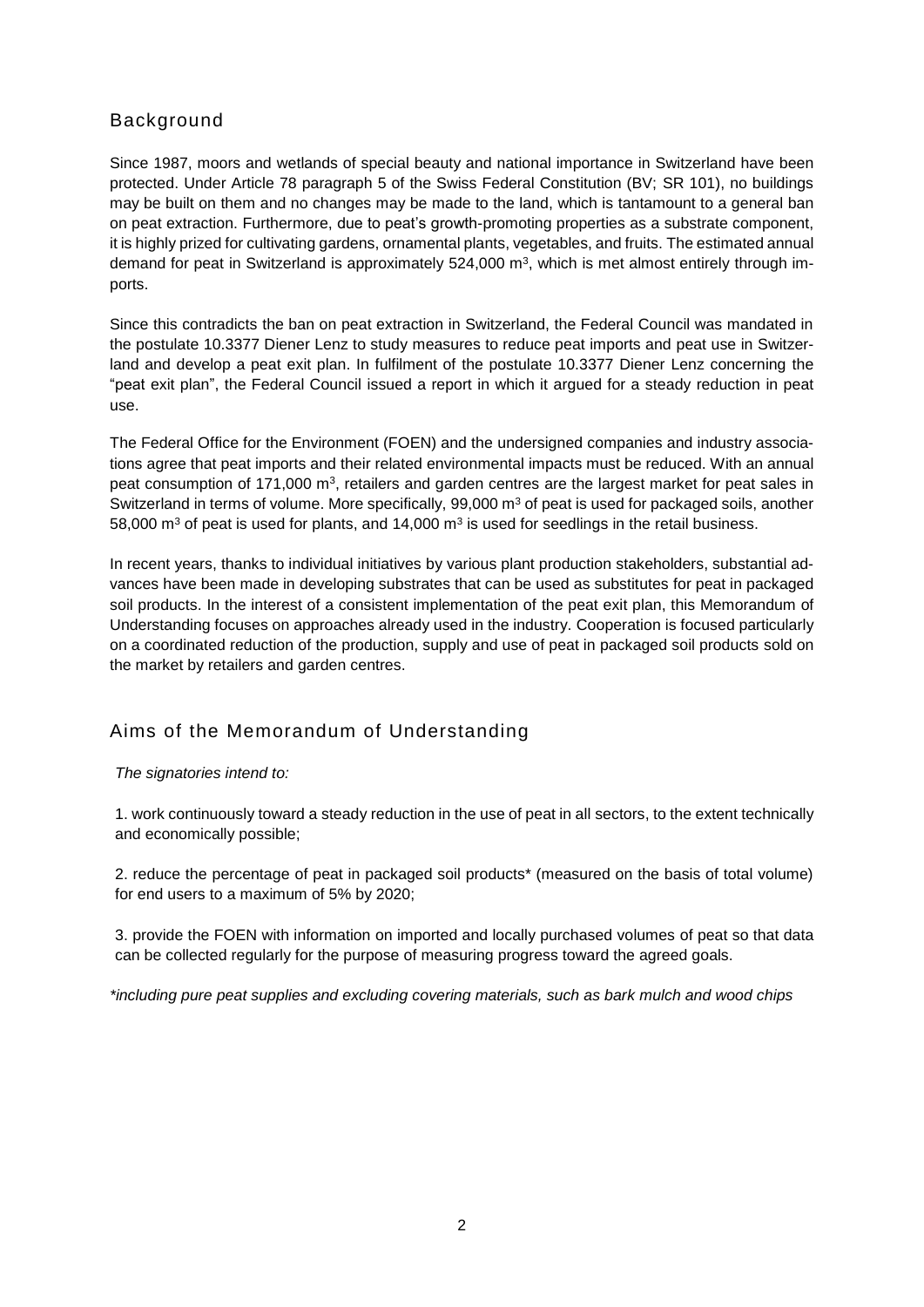## Roles of the Stakeholders

- Companies (retailers, garden centres and soil manufacturers) Implement the transition to peat-free and low-peat soils. They are also responsible for raising the awareness of their specific end consumers.
- Industry associations

Act as supporters. They will raise awareness among their members of the steady reduction of peat use in Switzerland and assist them in implementing the goals agreed upon in this Memorandum of Understanding.

- Swiss Confederation

The FOEN will lead the implementation of the peat exit plan. It will coordinate the "Peat reduction in Gardening" working group and involve other federal offices as needed. The FOEN is responsible for reporting and involving other market participants. The FOEN will promote the availability of practical peat substitutes, for example, by providing financial support to research projects in this area.

## Types of Cooperation

- Consultations between the various parties
- Bilateral meetings
- Seminars and workshops on specific themes with other partners and research institutes
- Joint research projects
- Discussions with representatives of scientific, business, consumer protection and non-governmental organisations, etc.
- Creation of new working groups to coordinate peat reduction in other markets and peat application areas

#### Implementation Review

In the context of the Green Economy Report and to monitor the effectiveness of efforts to implement the Memorandum of Understanding, the FOEN will collect data with the assistance of the undersigned companies and industry associations. If possible, other companies and associations that are active in the peat sector should be involved as well.

The first data collection, which will be focused exclusively on reducing the use of peat in packaged soils, is scheduled to be carried out in the summer of 2018. The details and steps of the data collection process will be determined by the "Peat reduction in Gardening" working group. The provisions of Swiss data protection legislation will be respected.

Should it be determined that one of the goals agreed upon in this Memorandum of Understanding will not be achieved by one of the undersigned parties, the FOEN will contact the party concerned directly in order to seek suitable solutions together.

#### Responsibility and Costs

All activities should be carried out by mutual agreement. Each party is responsible for its costs, unless otherwise agreed.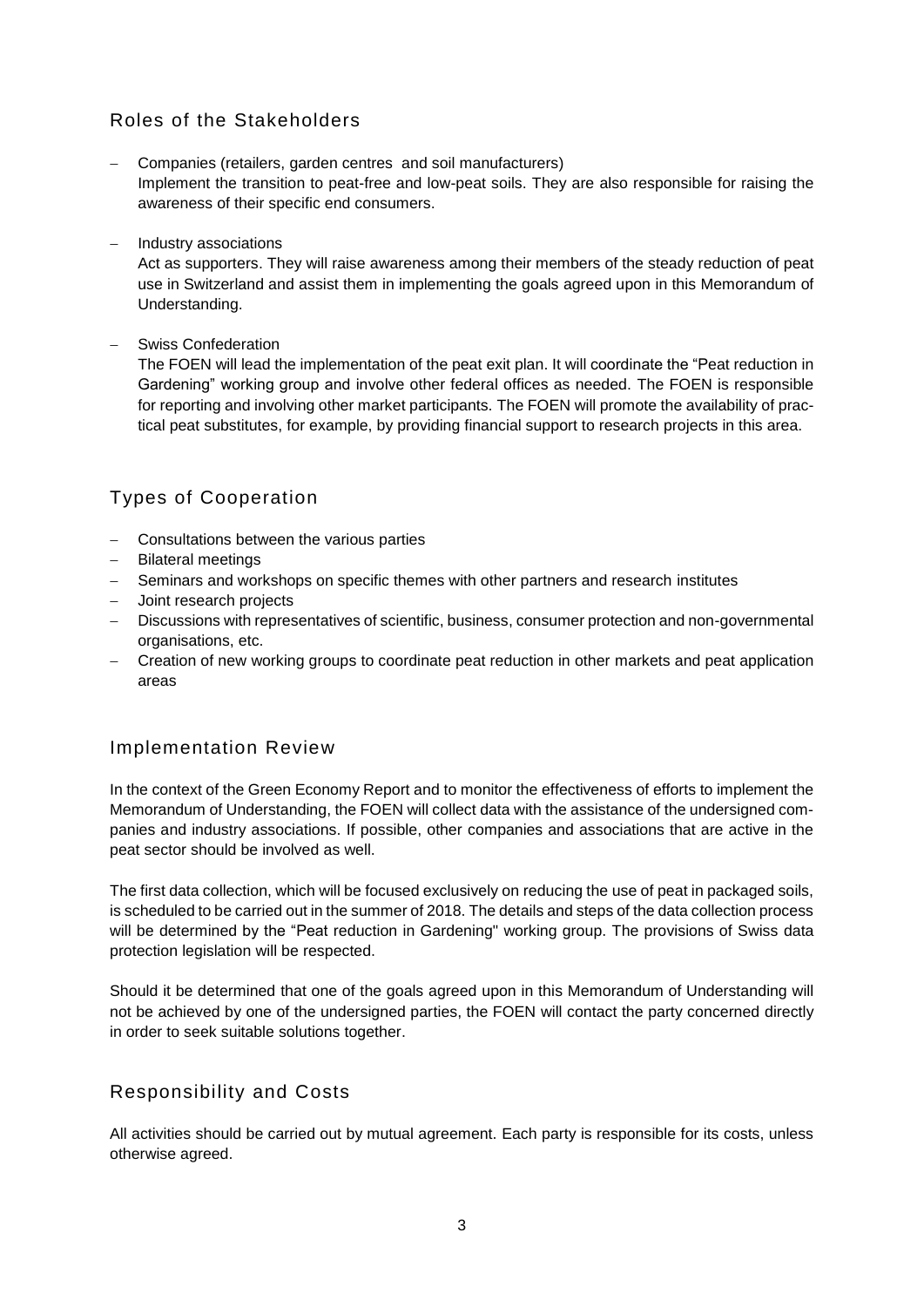#### Term, Cancellation and Amendment of the Agreement

The Memorandum of Understanding comes into force on the day it is signed and ends in 2030.

Each party may end its cooperation at any time and without justification by giving written notice to the FOEN at least 6 months before the end of cooperation.

The Memorandum of Understanding may be amended in writing at any time by mutual agreement.

Signed on 29 June 2017 in two copies.

Federal Office for the Environment

Karine Siegwart Vice Director, FOEN

Coop

Joe Wyss Bruno Cabernard Head of CM/Purchasing B+H Head of Sustainability

Ernst Meier AG

Erwin Meier-Honegger Chief Executive Officer

**JardinSuisse** 

Othmar Ziswiler Head of the Retail Garden Department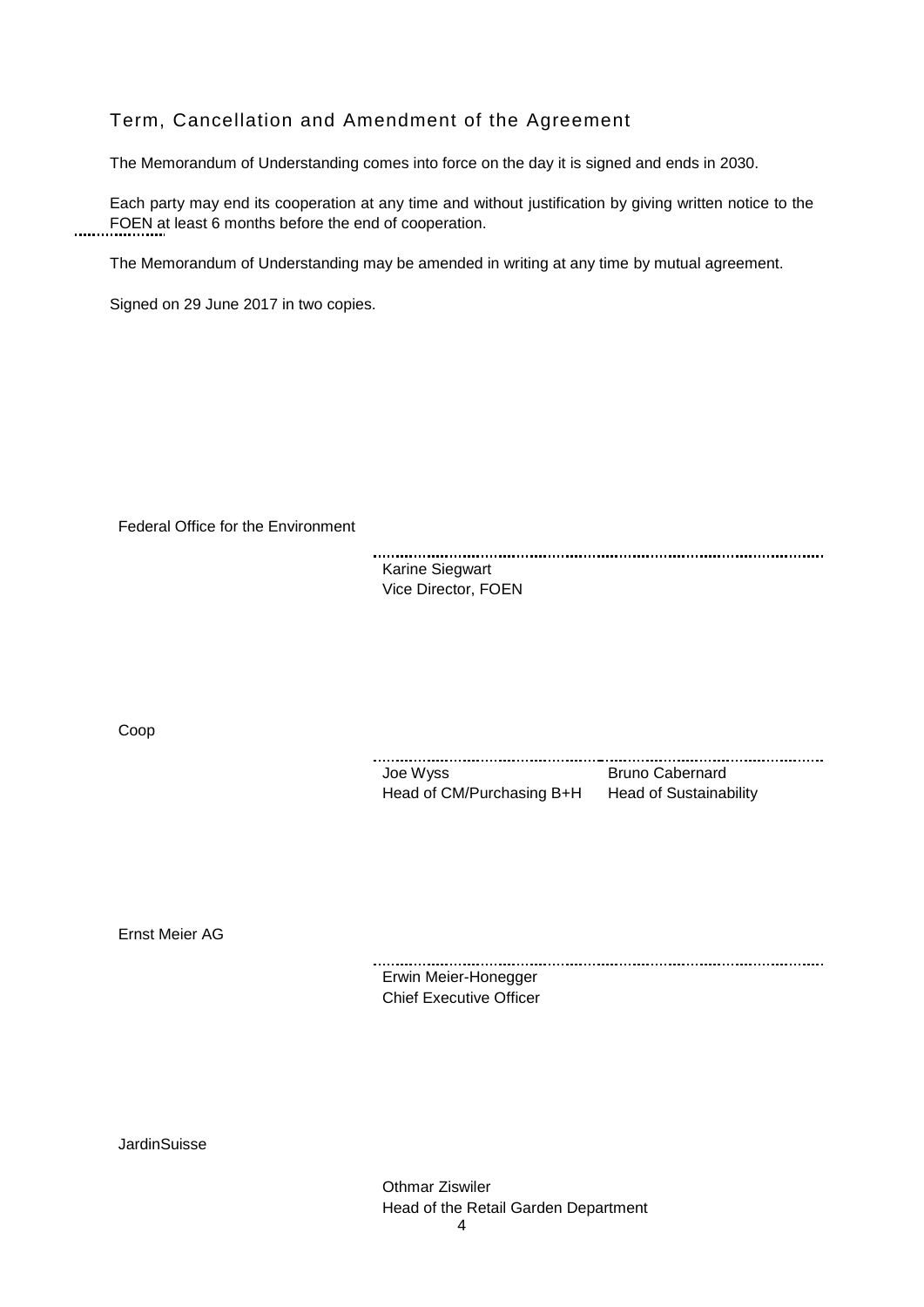Jumbo-Markt AG

| Jérôme Gilg | Walter Rüegg             |
|-------------|--------------------------|
| CEO.        | Head of Category Manage- |
|             | ment GARDEN & HOME       |

Landi Schweiz AG

Randy Honegger Head of Purchasing René Burri Product Group Manager

Lidl Schweiz AG

Reto Ruch Nora Meier Chief Commercial & Marketing Officer

CSR Manager Buying

ökohum GmbH

Res Schilling Chief Executive Officer

Ricoter Erdaufbereitung AG

Beat Sutter Head of Sales